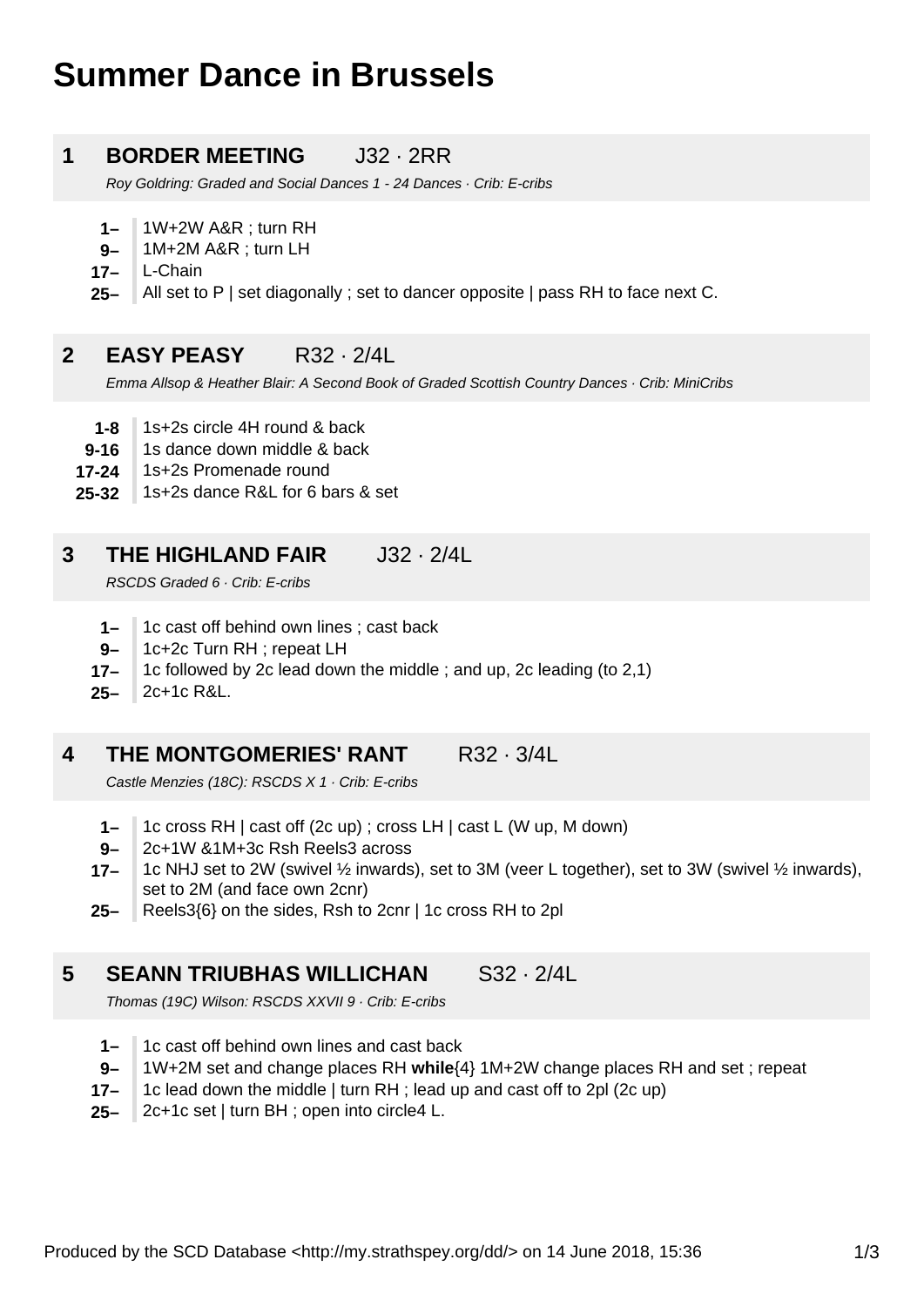# **6 THE SOLDIER'S JOY** R32 · 3/4L

RSCDS II 6 · Crib: E-cribs

- **1–** 1c cast off two places and lead up the middle
- **9–** 1c+2c+3c RHA ; LHA
- **17–** 1c lead down the middle and up
- **25–** 1c+2c Poussette (2,1,3).

#### **7 GAELFORCE WIND** J32 · 3/4L

Derek Haynes: A Third Book of Graded Scottish Country Dances · Crib: E-cribs

- **1–** 1c set and cross RH, 1c+2c S&Link, 2W+1W finish facing out. (2,1x,3)
- **9–** 2c+1c M-Chain.
- **17–** 1c ½ Fig8 L (Rsh to 4cnr) ; All turn RH (2,1,3)
- **25–** All Circle6 and back (2,1,3)

#### **8 MAIRI'S WEDDING** R40 · 3/4L

James B Cosh: Twenty Two SCD · Crib: E-cribs

- **1–** 1c turn RH | cast (2c up) ; turn LH to face 1cnrs
- **9–** 1c ½Reel4 with 1cnrs (pass P Lsh) ; Repeat with 2cnrs
- **17–** Repeat with 3cnrs (1cnr person) ; Repeat with 4cnrs (2cnr person)
- **25–** 1W+2c & 1M+3c Reels3 across, Lsh to 1cnr
- **33–** 2c+1c+3c circle6 and back

Note: Cosh explicitly tells 1c to pass Lsh in [9-24]; however the Rsh pass is quite common, and nicknamed »Mairi's Divorce«.

#### **9 KENDALL'S HORNPIPE** J32 · 2/4L

RSCDS Graded 22 · Crib: E-cribs

- **1–** 1c+2c R&L
- **9–** 1c Lead down the middle {3} and up {3}, cross and cast off (2c up) (to 2, 1x)
- **17–** 2c+1c L-Chain (2,1x)
- **25–** 1c+2c A&R ; 1c turn RH 1½ (2,1)

#### **10** LADY C BRUCE'S REEL R32 · 3/4L

Miss Milligan's Miscellany of Scottish Country Dances · Crib: E-cribs

- **1–** 1c, starting inwards, fig8 round 2c and 3c
- **9–** Circle6 and back
- **17–** 1c+2c+3c promenade
- **25–** 1c+2c Allemande (2,1,3)